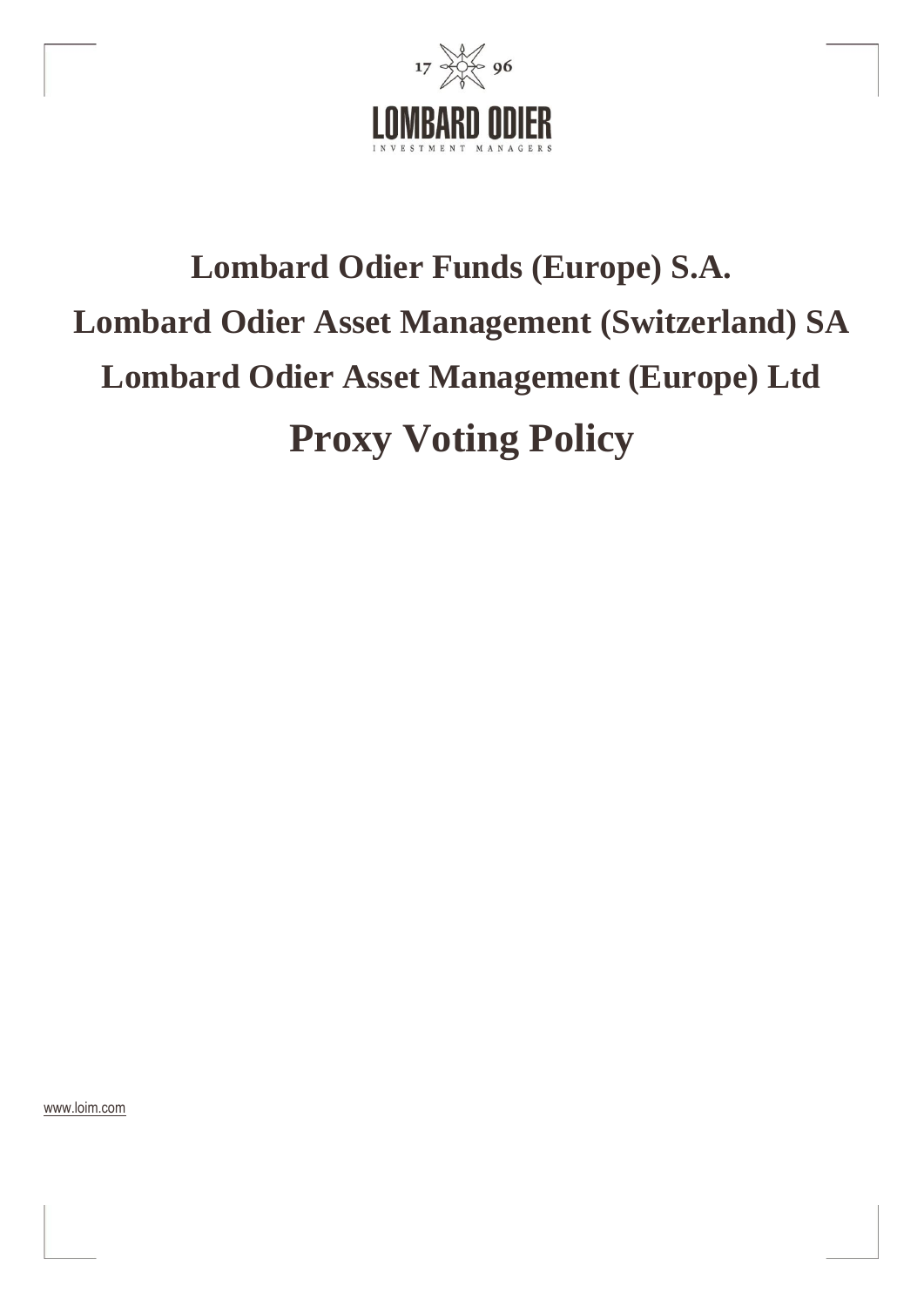# **Table of contents**

| 1.                                                                                                 | <b>Purpose</b>                                                                            | 3 |  |  |
|----------------------------------------------------------------------------------------------------|-------------------------------------------------------------------------------------------|---|--|--|
| 2.                                                                                                 | <b>Definitions</b>                                                                        | 3 |  |  |
| 3.                                                                                                 | <b>Summary</b>                                                                            | 4 |  |  |
| 4.                                                                                                 | <b>Local requirements</b>                                                                 | 4 |  |  |
| 5.                                                                                                 | <b>Guiding principles</b>                                                                 | 4 |  |  |
| 6.                                                                                                 | Use of a proxy voting service                                                             | 5 |  |  |
| 7.                                                                                                 | <b>Applicable policy</b>                                                                  | 5 |  |  |
| 8.                                                                                                 | <b>Securities lending</b>                                                                 | 6 |  |  |
| 9.                                                                                                 | <b>Conflicts of interest</b>                                                              | 6 |  |  |
| 10.                                                                                                | <b>Reporting</b>                                                                          | 6 |  |  |
| <b>Appendices</b>                                                                                  |                                                                                           |   |  |  |
| APPENDIX A - List of Funds and Clients in scope of the Policy – Only equity sub-Funds are in scope |                                                                                           | 8 |  |  |
| <b>APPENDIX B - Voting Guidelines</b>                                                              |                                                                                           |   |  |  |
|                                                                                                    | <b>APPENDIX C - Proxy Voting Service Market Mechanics Guide</b>                           |   |  |  |
|                                                                                                    | APPENDIX D - Operational procedure in relation to Institutional Shareholder Services<br>9 |   |  |  |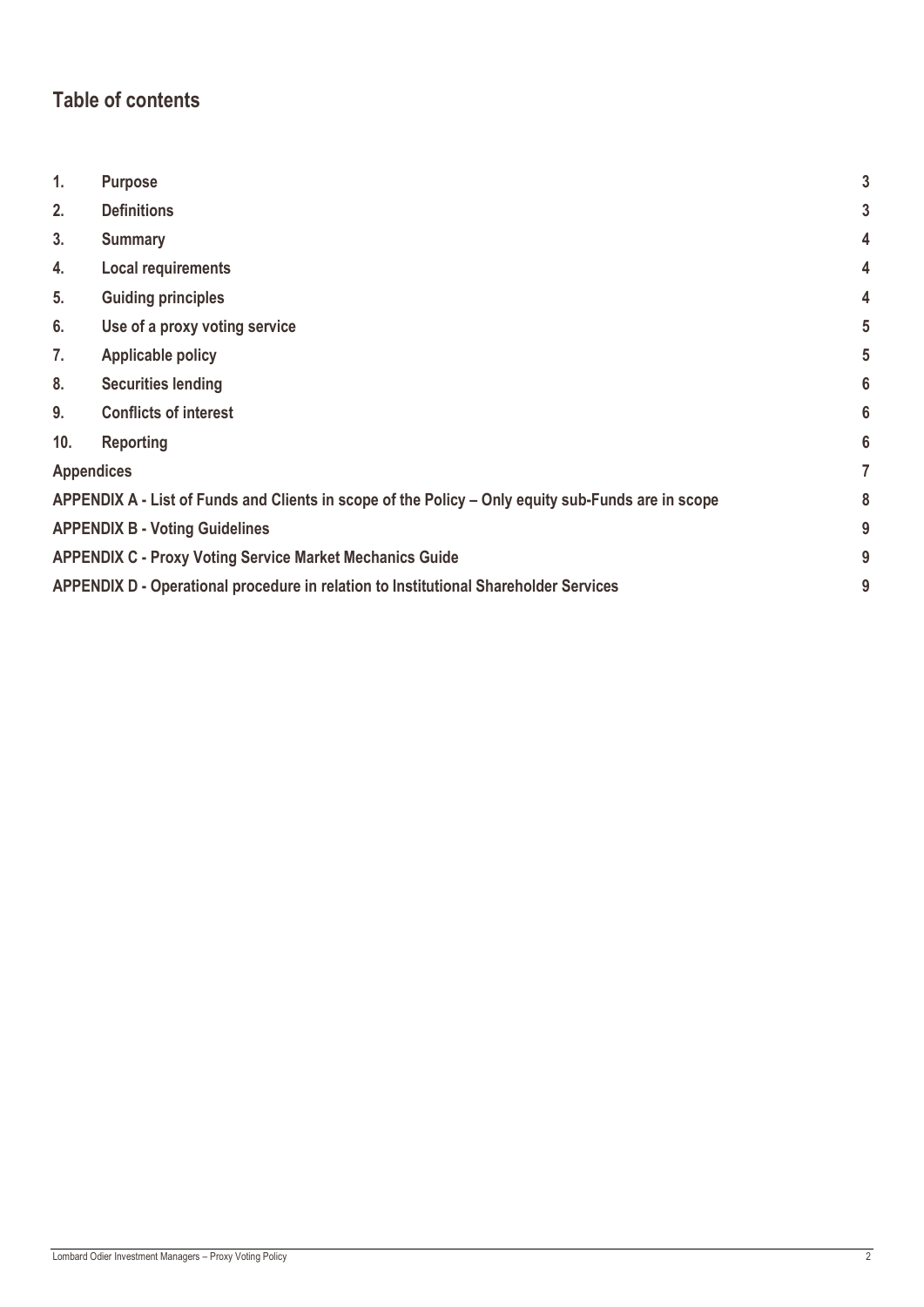## **1. Purpose**

The purpose of this policy is to set out the principles for the exercising of voting rights in respect of companies in which the LOIM Companies (as defined below) invest on behalf of the Clients (as defined below).

## **2. Definitions**

| Term                                | <b>Definition</b>                                                                                                                                                                                                                                                                                                                                                 |  |
|-------------------------------------|-------------------------------------------------------------------------------------------------------------------------------------------------------------------------------------------------------------------------------------------------------------------------------------------------------------------------------------------------------------------|--|
| <b>Active Engagement</b>            | means an active two-way dialogue between the LOIM Companies as investors and the targeted<br>companies, with the goal of enhancing information and improving long-term business performance<br>and value, both in terms of environmental, social and governance issues, strategy, risk management,<br>capital allocation, and sustainability                      |  |
| <b>AGM</b>                          | means Annual General Meeting                                                                                                                                                                                                                                                                                                                                      |  |
| <b>Board of Directors</b>           | means the board of directors of an LOIM Company                                                                                                                                                                                                                                                                                                                   |  |
| <b>CISA</b>                         | means the Collective Investment Schemes Act of 23 June 2006                                                                                                                                                                                                                                                                                                       |  |
| <b>Client</b>                       | means the Funds and Discretionary Managed Clients, as listed in Appendix A                                                                                                                                                                                                                                                                                        |  |
| <b>CSSF Regulation 10-4</b>         | means the CSSF Regulation 10-4 transposing Commission Directive 2010/43/EU of 1 July 2010<br>implementing Directive 2009/65/EC of the European Parliament and of the Council as regards<br>organisational requirements, conflicts of interest, conduct of business, risk management and content<br>of the agreement between a depositary and a management company |  |
| <b>Discretionary Managed Client</b> | means an entity having signed a discretionary investment management agreement with an LOIM<br>Company and having expressly in writing delegated the discretion to exercise its voting rights for the<br>shares that it beneficially owns to a LOIM Company                                                                                                        |  |
| <b>EGM</b>                          | means Extraordinary General meeting                                                                                                                                                                                                                                                                                                                               |  |
| <b>Fund</b>                         | means collective investment scheme administered and/or managed by the LOIM Companies                                                                                                                                                                                                                                                                              |  |
| <b>Head of Stewardship</b>          | means the head of stewardship of the LOIM Companies                                                                                                                                                                                                                                                                                                               |  |
| <b>LOIM</b>                         | means Lombard Odier Investment Managers                                                                                                                                                                                                                                                                                                                           |  |
| <b>LOIM Companies</b>               | consist of the following companies for this Policy:<br>Lombard Odier Asset Management (Switzerland) SA; Lombard Odier Asset Management (Europe)<br>Limited and Lombard Odier Funds (Europe) S.A. Each is an "LOIM Company" and ultimately owned<br>by LO Holding SA                                                                                               |  |
| <b>Material Event</b>               | means types of events that have to be referred to the LOIM Company for voting decisions such as<br>merger agreement, merger of funds, merger by absorption, reorganisation/restructuring plan, scheme<br>of arrangement, sale of company assets, joint venture agreement, plan of liquidation, spin-off<br>agreement.                                             |  |
| <b>Portfolio Management Team</b>    | means a team of portfolio managers within the LOIM Companies                                                                                                                                                                                                                                                                                                      |  |
| <b>Policy</b>                       | means this LOIM proxy voting policy                                                                                                                                                                                                                                                                                                                               |  |
| <b>Proxy Voting Service</b>         | means a firm providing services to institutional investors relating to the voting of their shares at<br>shareholder meetings of companies in which they invest                                                                                                                                                                                                    |  |
| <b>SFAMA Code of Conduct</b>        | means the Code of Conduct of the Swiss Fund & Asset Management Association as amended from<br>time to time                                                                                                                                                                                                                                                        |  |
| <b>Stewardship Committee</b>        | means the committee appointed by the LOIM Companies to oversee the implementation of the LOIM<br>stewardship activities                                                                                                                                                                                                                                           |  |
| <b>Voting Guidelines</b>            | means the voting guidelines adopted by the LOIM Companies and appended to this Proxy Voting<br>Policy, as amended from time to time                                                                                                                                                                                                                               |  |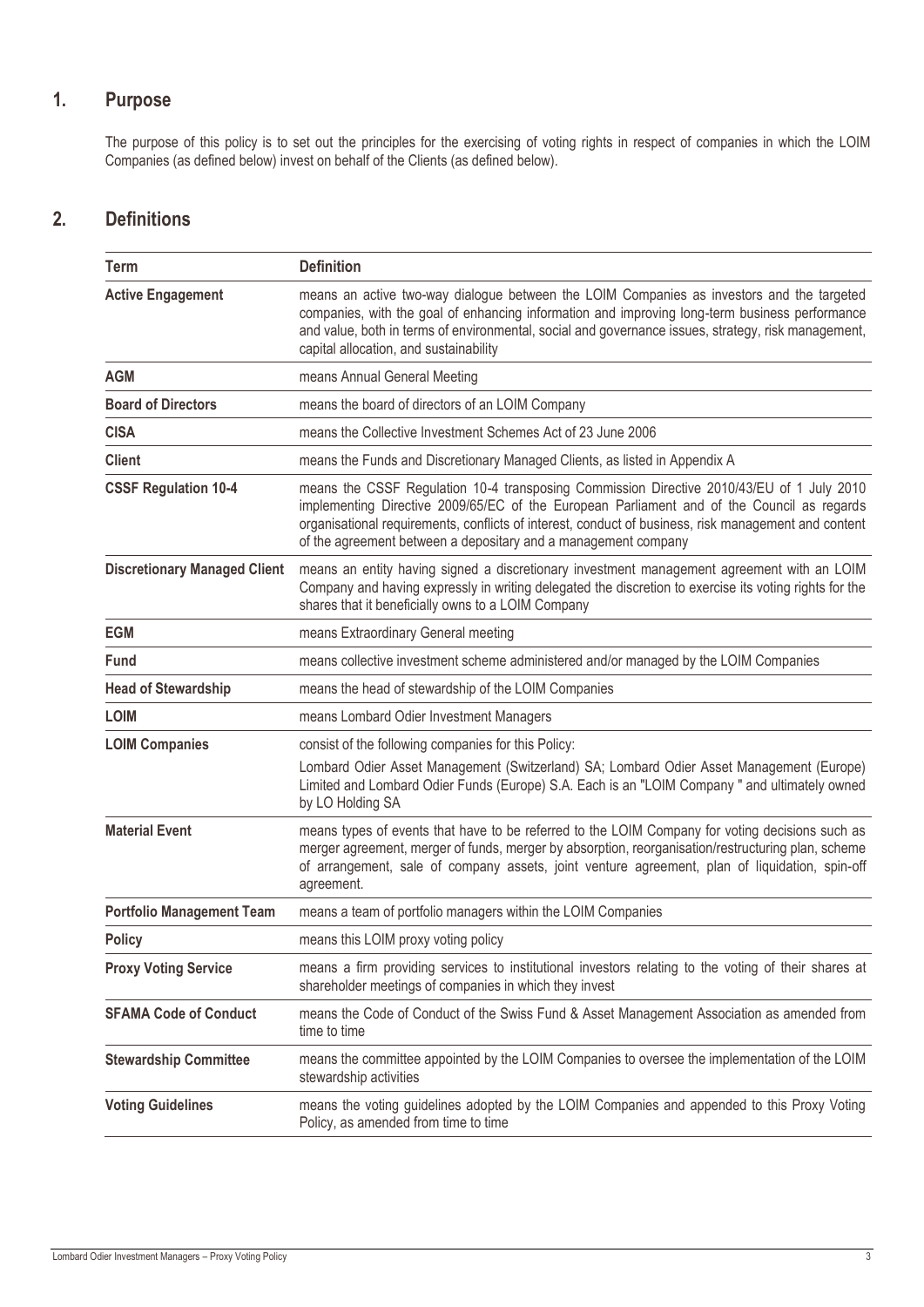## **3. Summary**

The LOIM Companies take a long-term perspective when exercising ownership rights. Where applicable, the LOIM Companies regard voting rights as an important component of the assets in which they invest on behalf of their clients. The LOIM Companies will therefore vote at shareholder meetings in accordance with this Policy unless this conflicts with its stewardship objectives, its expectations regarding the long-term performance of the assets, or local requirements.

LOIM Companies may act as management company or asset manager, as further detailed below, and this Policy must be read *mutatis mutandis.*

## **4. Local requirements**

The Policy is applied globally across the LOIM Companies. However, it gives each LOIM Company the discretion to reflect local laws or standards where appropriate.

#### **Luxembourg**

Lombard Odier Funds (Europe) S.A. acts as the management company and/or the asset manager of Clients.

In accordance with article 23 of the CSSF Regulation 10-4, Lombard Odier Funds (Europe) S.A. has adopted the Policy and related appendices and documents designed to ensure that where Lombard Odier Funds (Europe) S.A. has the authority to vote proxies, it complies with its legal, fiduciary, and contractual obligations. It has developed adequate and effective strategies for determining when and how voting rights attached to instruments held in the Clients' portfolios are to be exercised to the exclusive benefit of the Clients. In addition, Lombard Odier Funds (Europe) S.A ensures that the exercising of voting rights is in accordance with the investment objectives of the Funds.

#### **Switzerland**

Lombard Odier Asset Management (Switzerland) SA acts as the management company and/or the asset manager of Clients.

In accordance with Article 23 CISA and the SFAMA Code of Conduct, Lombard Odier Asset Management (Switzerland) SA has adopted the Policy and related procedures and documents designed to ensure that where Lombard Odier Asset Management (Switzerland) SA has the authority to vote proxies, it complies with its legal, fiduciary, and contractual obligations. It will ensure that voting rights attached to the instruments held in the Clients' portfolio are to be exercised independently and to the exclusive benefit of the Clients. In addition, Lombard Odier Asset Management (Switzerland) SA ensures that the exercising of voting rights is in accordance with the investment objectives of the Funds.

#### **United Kingdom**

Lombard Odier Asset Management (Europe) Ltd acts as the asset manager of Clients.

The Policy and related appendices and documents are designed to ensure that where Lombard Odier Asset Management (Europe) Ltd has the authority to vote proxies, it complies with its legal, fiduciary, and contractual obligations. It will ensure that voting rights attached to the instruments held in the Clients' portfolios are to be exercised to the exclusive benefit of the relevant Clients.

## **5. Guiding principles**

Proxy voting and Active Engagement are important elements of the portfolio management services that LOIM Companies provide to their clients. LOIM Companies encourage the companies in which they invest to address strategic, operational, financial and structural governance weaknesses to the benefit of their clients.

Any change that LOIM Companies encourage the board or management to make through the exercising of voting rights or related engagement will be intended to improve a company's long-term performance. LOIM Companies' Voting Guidelines objectives favour proposals that (i) tend to maximise the Clients' long-term shareholder value; (ii) are not influenced by conflicts of interest; and (iii) factor in the cost to the Clients (e.g., ballot charges or share blocking). These principles reflect the LOIM Companies' belief that sound corporate governance and effective management of social and environmental risks will create a framework within which a company can be run in the interests of its shareholders.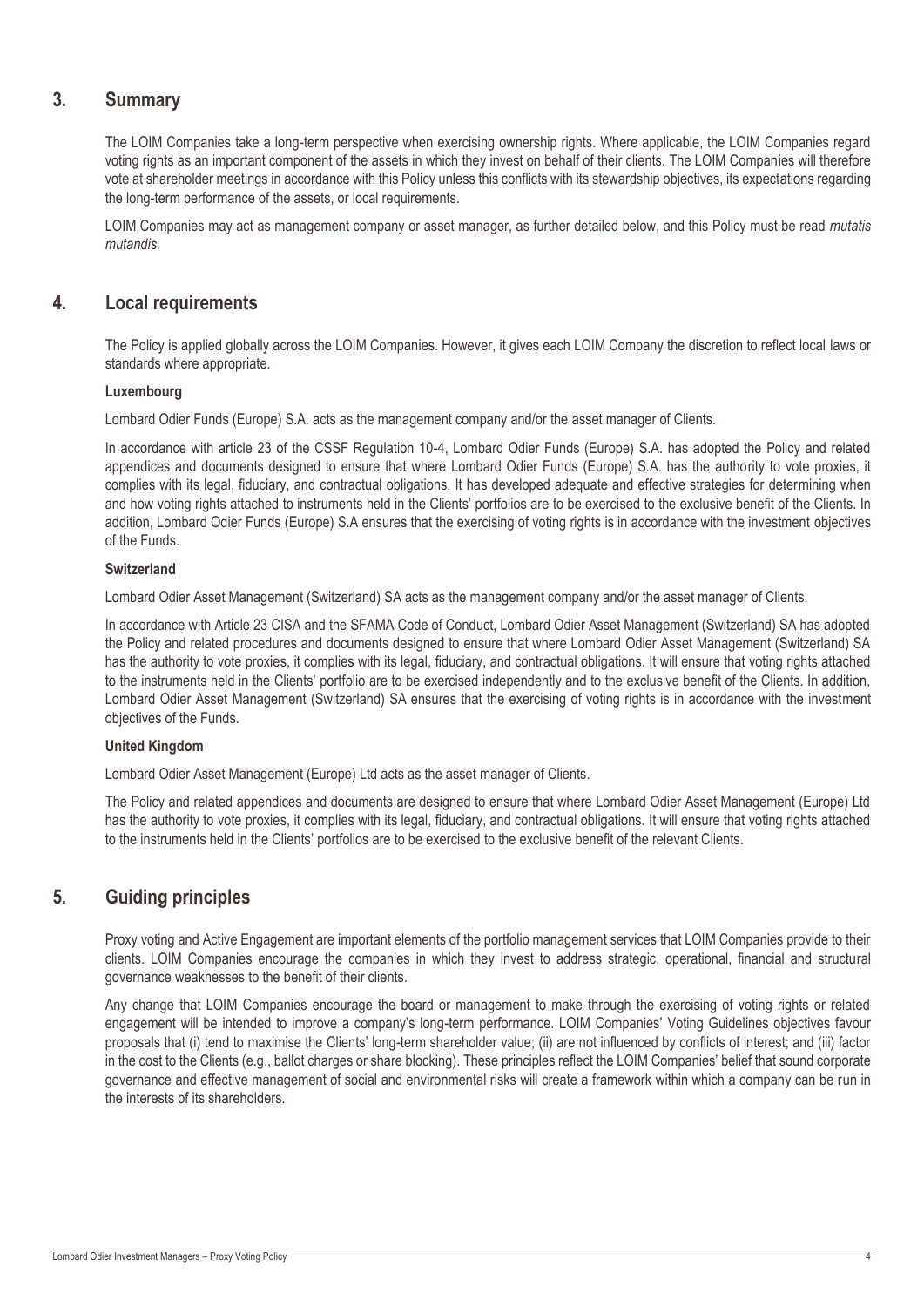## **6. Use of a proxy voting service**

The LOIM Companies have retained a Proxy Voting Service (currently Institutional Shareholder Services) to assist them in the implementation and administration of the voting of the shares in which they invest. The Proxy Voting Service assists the LOIM Companies by providing operational, record-keeping, research and reporting services. It will prepare written analysis and recommendation on each proxy vote, based on the Voting Guidelines.

The LOIM Companies conduct periodic due diligence meetings with the Proxy Voting Service which include but are not limited to, a review of the proxy services, general organisational structure, new developments with respect to research and technology, workflow improvement and internal due diligence with respect to conflicts of interest.

The LOIM Companies may hire other service providers to replace or supplement the Proxy Voting Service with respect to any of the services the LOIM Companies currently receive from the Proxy Voting Service. In addition, a Portfolio Management Team may supplement the information and analyse the Proxy Voting Service provides from other sources.

The LOIM Companies must inform the Proxy Voting Service of any event such as launch, liquidation, merger, change of name, of any Clients covered by the Policy.

## **7. Applicable policy**

LOIM Companies' voting rules are as follows:

- LOIM Companies vote systematically on behalf of their clients wherever applicable and practicable, considering a material threshold.
- In case of voting, a systematic vote will take place on 100% of the position, except for the equities issued by a company in a country with share blocking requirements (see Appendix C: Proxy Voting Service Market Mechanics Guide) for which the following will apply:
	- Long only Funds systematic voting on 70% of the position
	- Swiss Funds systematic voting on 70% of the position
- Voting at Swiss AGMs requires that the Fund's position is registered in the Fund's name prior to the meeting. It is the Fund Custodian's responsibility to proceed with such registration early enough to allow the effective casting of our votes.

Voting will be in accordance with LOIM's Corporate Governance Principles [and Proxy Voting Guidelines,](https://am.lombardodier.com/home/sustainability/our-sustainable-investment-frame/stewardship.html) as implemented by the proxy voting service as a voting template, and LOIM companies' review process. The Proxy Voting Guidelines set out our expectations of companies and give an indication of how we are likely to vote when they are not met. These expectations are structured around five key pillars: leadership, disclosure and transparency, remuneration, share capital management and shareholder resolutions. In addition, material events, including those below, will be systematically referred to the relevant portfolio management team for a voting decision. Certain sustainability topics, see below, will be referred to the stewardship team for a voting decision.

#### **Material events**

- merger agreement
- reorganisation/restructuring plan
- joint venture agreement
- plan of liquidation
- spin-off agreement.

#### **Sustainability topics**

- robust oversight structures around ESG issues
- climate-related risks and opportunities (including taking action to address climate change and the protection of natural capital and to establish environmental/social issue board committee)
- M&A activity when it involves sustainability issues.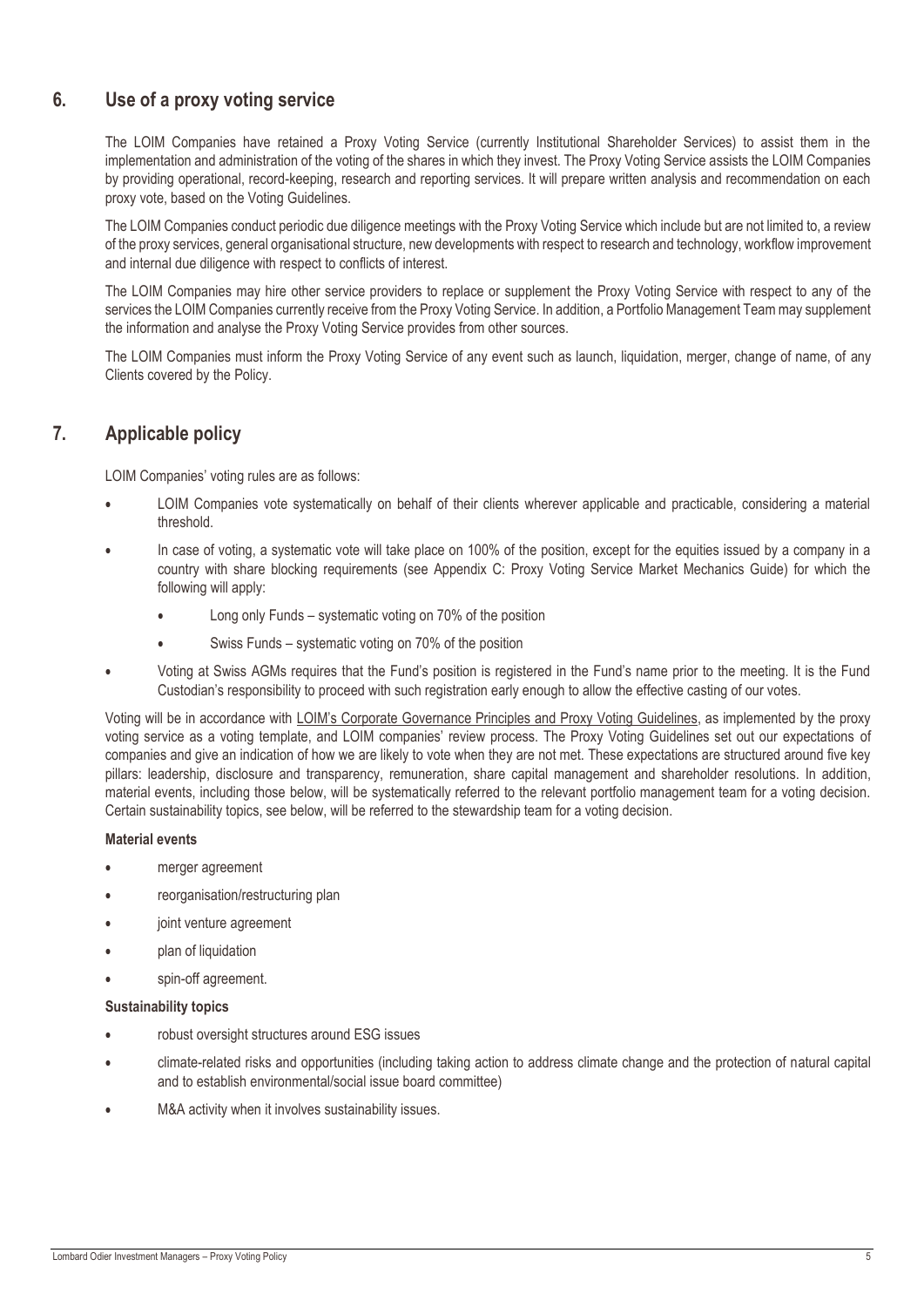In addition, certain matters will be referred to our Stewardship team when the Proxy Voting Service recommends voting differently to the LOIM guiding principles.

- When LOIM Companies have an Active Engagement with a company, the vote requires input from the Head of Stewardship.
- In serving the interests of the Clients, an LOIM Company may consider following different rules in respect of specific investment strategy/Portfolio Management Team; rules and processes to be followed will then be documented separately.
- As an overriding principle, we have regard to the two main global governance standards (G20/OECD Principles of Corporate Governance (2015) and ICGN Global Corporate Governance Principles (2021) when determining how to vote.

#### **8. Securities lending**

Voting only takes place on positions that are free from securities lending. The LOIM Companies may recall a lent security if the position on loan per Fund reaches a defined materiality threshold. Deciding whether to seek a recall will be based on whether the benefit of voting outweighs the costs, lost revenue, and/or other detriments of retrieving the securities; and recognising that the handling of such recall requests is beyond the LOIM Companies' control and may not be satisfied in time for the LOIM Companies to vote on the shares in question.

## **9. Conflicts of interest**

LOIM Companies' principal objective when considering how to vote is to ensure they fulfil their fiduciary duty by always acting in the interests of their clients. They have implemented processes to address potential conflicts of interest, aiming to prevent them from influencing their proxy voting decisions.

Such processes include an override process, where the Stewardship Committee will be notified of any conflict of interest that would arise in connection with LOIM Companies' exercise of voting rights.

## **10. Reporting**

- The Proxy Voting Service will maintain a register of the votes exercised.
- The Head of Stewardship will prepare a report for the local management committee/dirigeants of the LOIM Companies and for the Board of Directors detailing voting undertaken for the Clients.
- The Company will make public disclosures of its voting decisions via the website [VDS Dashboard \(issgovernance.com\).](https://vds.issgovernance.com/vds/#/NDc1Ng==/)
- This Policy is made available to Clients via the website [www.loim.com.](http://www.loim.com/)
- Any Client, including share/unitholders in the Funds, may request to the LOIM Company, free of charge, the details of the voting decision taken based on this Policy.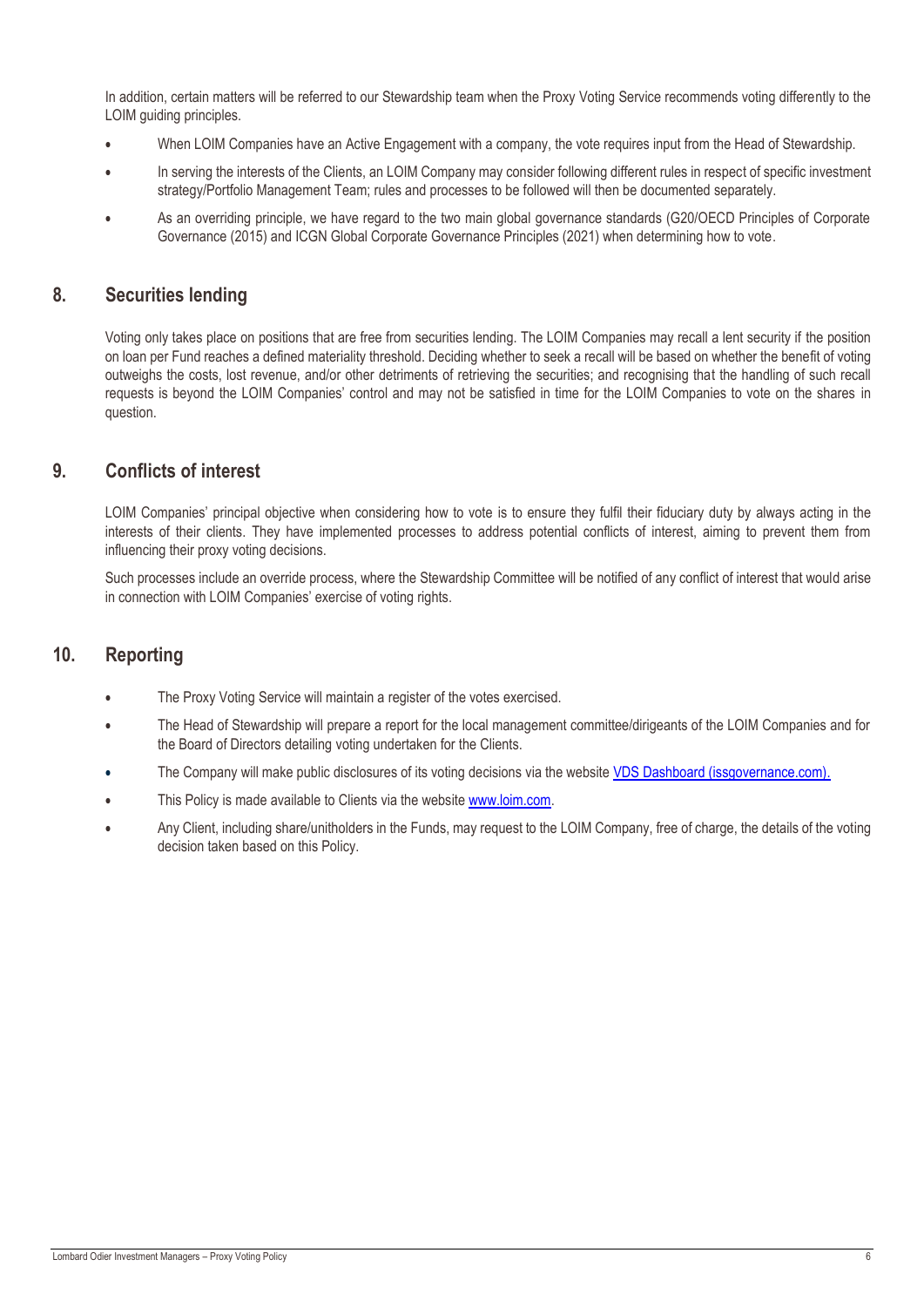# **Appendices**

Appendix A - List of Funds and Clients in scope of the Policy

Appendix B - Voting Guidelines

Appendix C - Proxy Voting Service Market Mechanics Guide

Appendix D - Operational procedure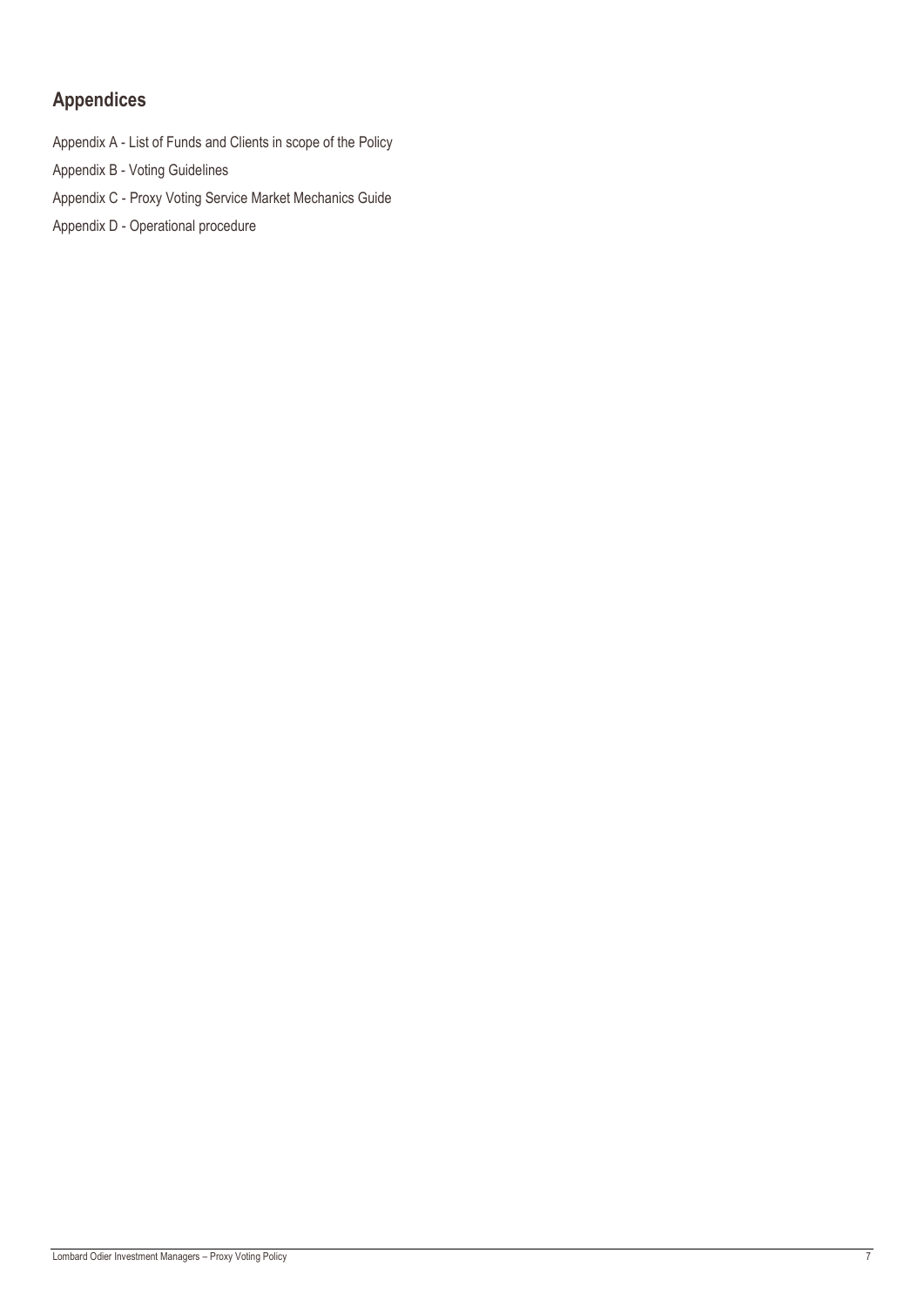## **APPENDIX A - List of Funds and Clients in scope of the Policy – Only equity sub-Funds are in scope**

- Swiss Funds:
	- LO Funds CH
	- LO Institutional Strategies (CH)
	- VF (CH)
	- Se Xue (partially covered) Lombard Odier Asset Management (Switzerland) SA does not apply this policy to Swiss dedicated funds for qualified investors. For these funds, specific instructions of the clients are applied.
- Luxembourg Funds:
	- LO Funds
	- LO Funds III
	- LO Gateway
	- LO Selection
	- LO Perspective
	- **PrivilEdge**
	- VF (Lux)
	- **Multiadvisers**
	- LO Funds IV
- **French Funds:** 
	- Dauphine
	- Frozen
	- Opale Invest
	- Racines Family
	- Hories Invest
	- ARRCO QUANT 2
	- Carpilig R2
	- Cofijo
	- **SELECTYS**
	- ONYX 1
	- RM Investissements
	- Saphir Invest
	- DEODAT
	- **ERAFP OBLIGATIONS CONVERTIBLES MONDE**
	- RSI Obligations Etats OCDE Ex-Euro
	- Carpimko Actions LO
	- CNP GLOBAL CONVERTIBLE LOIM
	- ROPS SMART INDEX JAPON 2
	- ROPS OBLIGATIONS CONVERTIBLES 0-40 EUROPE 2
	- LEMAN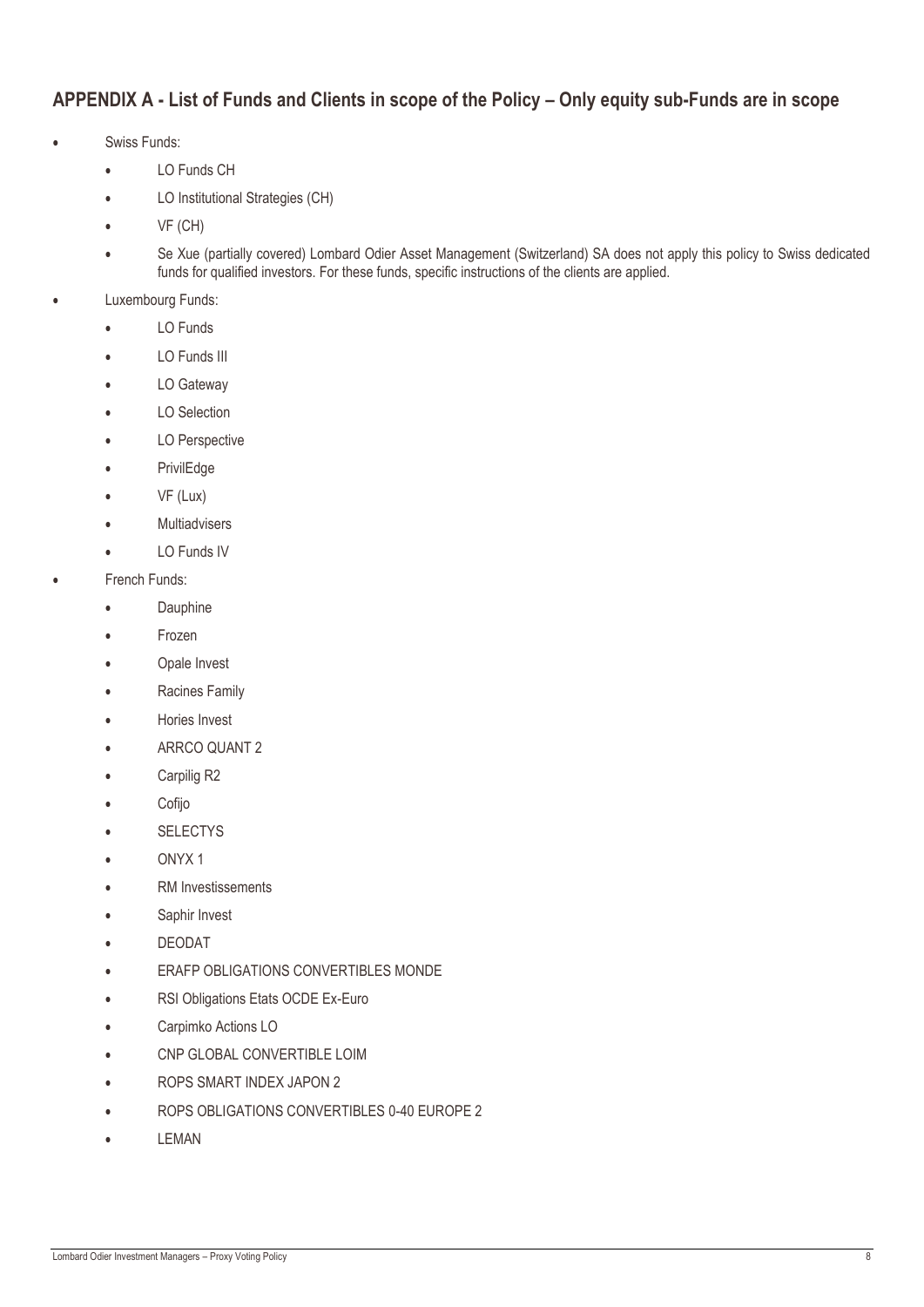## **APPENDIX B - Voting Guidelines**

The Proxy Voting Service benchmark policy and LOIM Companies Voting Guidelines are described in Appendix B.

## **APPENDIX C - Proxy Voting Service Market Mechanics Guide**

This Market Mechanics Guide provides useful information as to share-blocking markets and other market specificities. This document is publicly available:<https://www.issgovernance.com/file/faq/market-mechanics-guide.pdf>

## **APPENDIX D - Operational procedure in relation to Institutional Shareholder Services**

The procedure for implementing voting is based on the following principles:

- The relevant custodian of the Funds and Clients will provide a daily statement of holdings (via SWIFT or other) to the Proxy Voting Service. See below for the Simplified voting process flow.
- The relevant LOIM Company will provide on a regular basis a list of positions to vote in accordance with the Policy (materiality threshold may vary).
- Based on the Voting Guidelines, the LOIM Company has developed a set of rules which are implemented as a voting template by the Proxy Voting Service. This assists the LOIM Companies in determining how votes will be cast and supports their dialogue with companies. These rules are updated as required to reflect current best practice. Clients may inspect the voting template at any time.
- Voting will follow the abovementioned rules of engagement.
- Where a Material Event is taking place, the Proxy Voting Service will notify the LOIM Company Portfolio Managers by e-mail about the Material Event, its recommendation based on LOIM Companies' Voting Guidelines and the vote cut-off time. In case the Portfolio Management Team(s) decide(s) to vote differently from ISS, they will be able to suggest a vote which will be reviewed by the Stewardship Team before being acted. The Stewardship Team will look for vote consistency across LOIM Companies wherever it is judged relevant and applicable. Otherwise, the Proxy Voting Service will vote according to the Voting Guidelines.
- Where a Sustainability Event requiring a REFER is taking place, the Proxy Voting Service will notify the LOIM Stewardship Team by email about the Sustainability Event, its recommendation based on LOIM Companies' Voting Guidelines and the vote cut-off time. In case the Stewardship Team decides to vote differently from ISS, it will manually input its vote decision on the ISS Platform, including a vote rationale. Otherwise, the Proxy Voting Service will vote according to the Voting Guidelines.
- In case a representative of a LOIM Company would like to attend physically the AGM or EGM, the Proxy Voting Service shall be informed of this early enough before the cut-off time so that it can require the relevant custodian to issue a certificate of holding mentioning among other details the personal references of the person who will attend the AGM or EGM.
- On occasions (as special situations may demand), the Proxy Voting Service, at the request of the LOIM Company, may refrain from voting on a proportion of the relevant portfolio so as not to adversely affect the management of the portfolio of a Fund or a Client.
- Specific markets require a Power of Attorney to be in place to allow effective vote casting. The list of such markets evolves the objective being to be able to vote on the maximum number of markets while the financial and workload impact remains acceptable.
- If a security has been lent, LO Group's Securities Lending Section, upon notification, will recall the relevant security only if judged relevant.